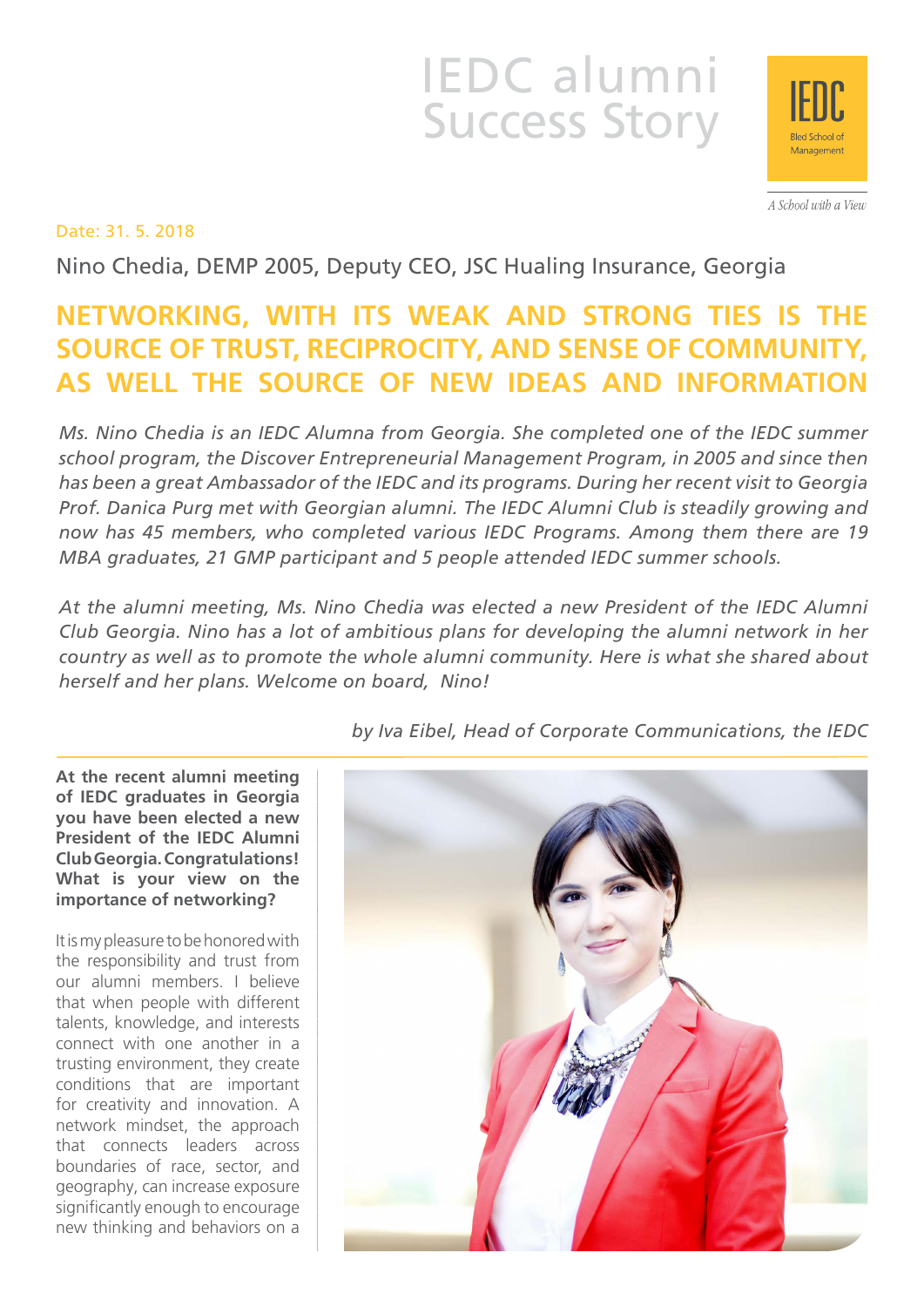larger scale. We need not only to be connected on a local market but with other IEDC alumni members as well, to share experience, help each other and increase sense of belonging to one big family. Networking, with its weak and strong ties, is the source of trust, reciprocity, and a sense of community, as well as the source of new ideas and information. For me as a leader the "networking" is a strategy to deal with adaptive challenges we face in everyday business decisions.

#### **What are your plans for the club?**

It is very important to increase engagement and a cross-border networking. To share experience and bring to Georgia new perspectives, experience. As well as export our knowledge and ideas. The IEDC is a place where world class educators instruct. Where diverse people come to. Leaders unite. So we plan to use this access and increase the intersection between. Also it is very important to invest in strong and weak ties that emerged from the school and it all needs nurturing.

#### **You have completed the IEDC summer school, the Discover Entrepreneurial ManagementProgram, the DEMP. How did you first hear about the IEDC? Did anyone recommend it to you?**

It was years back and I recall that day, the one that made a difference in my vision and life. I was invited by my University, the Caucasus School of Business, to attend the meeting with Professor Danica Purg. All BBA and MBA students where invited.

When Prof. Purg, inspirational woman leader, entered the room and gave a speech, I remember my thoughts were – I wish one day to be alike. After her speech we had a conversation and she suddenly announced: »If you have your business card, give it to me and I will invite you to IEDC-Bled School of Management!». Of course I had! And an email followed with an invitation and a scholarship. It was the beginning of a new era in my life. The school, the vision and professors created a new approach towards the management, self-development and leadership. The program is very competitive and intense, it gives the vision, teaches how to survive in a very competitive environment and of course it is a world class experience.

# **What was the best takeaway for you from your studies at the IEDC?**

A different vision about management and leadership. Importance of ethics. An understanding what is a diverse team. And of course - new friends, who I can always contact for support.

### **Can you share with us a bit of your career history? Where do you get inspiration to do what you do?**

In my very young years I started a career as a member of a young pupil's parliament. I had ambitious plans to become a politician and change the world. After a year I understood that I have to spend some time in a business sector. So I became a senior corporate manager in a commercial bank. My career developed, I moved to different leading banking positions, including Treasury, Compliance, Marketing and Product Development. For more than 14 years, I have been in a banking sector. Currently I moved to a daughter company of a bank for which I worked for the past 5 years, Hualing Insurance and my occupation is the Deputy of CEO.

#### **Lately you have been appointed as a lecturer at two universities in Georgia. Why do you think education is important?**

I'm currently an Associate Professor at the Business and Technology University - Silicon Valley of Georgia. I agree with Mandela that »Education is the most powerful weapon we can use to change the world». We need continuous updates because the world is changing rapidly. That is why I teach my students that one needs to nurture the knowledge and experience because for a wider vision you need diverse perspectives, shared experience of the world.

# **Can you share something specific about your country?**

Let me say, I believe that today Georgia is one of the best economies worth to invest in.

Georgia is located in the Caucasus region and is a gateway between Europe and Asia. It borders the Black Sea from the west, Russia from the north, Turkey and Armenia from the south and Azerbaijan from the southeast.

The country's impressive progress in improving a business climate has been well documented in a number of international indices. Georgia is considered as a politically stable, corruption-free investment destination with low business costs.